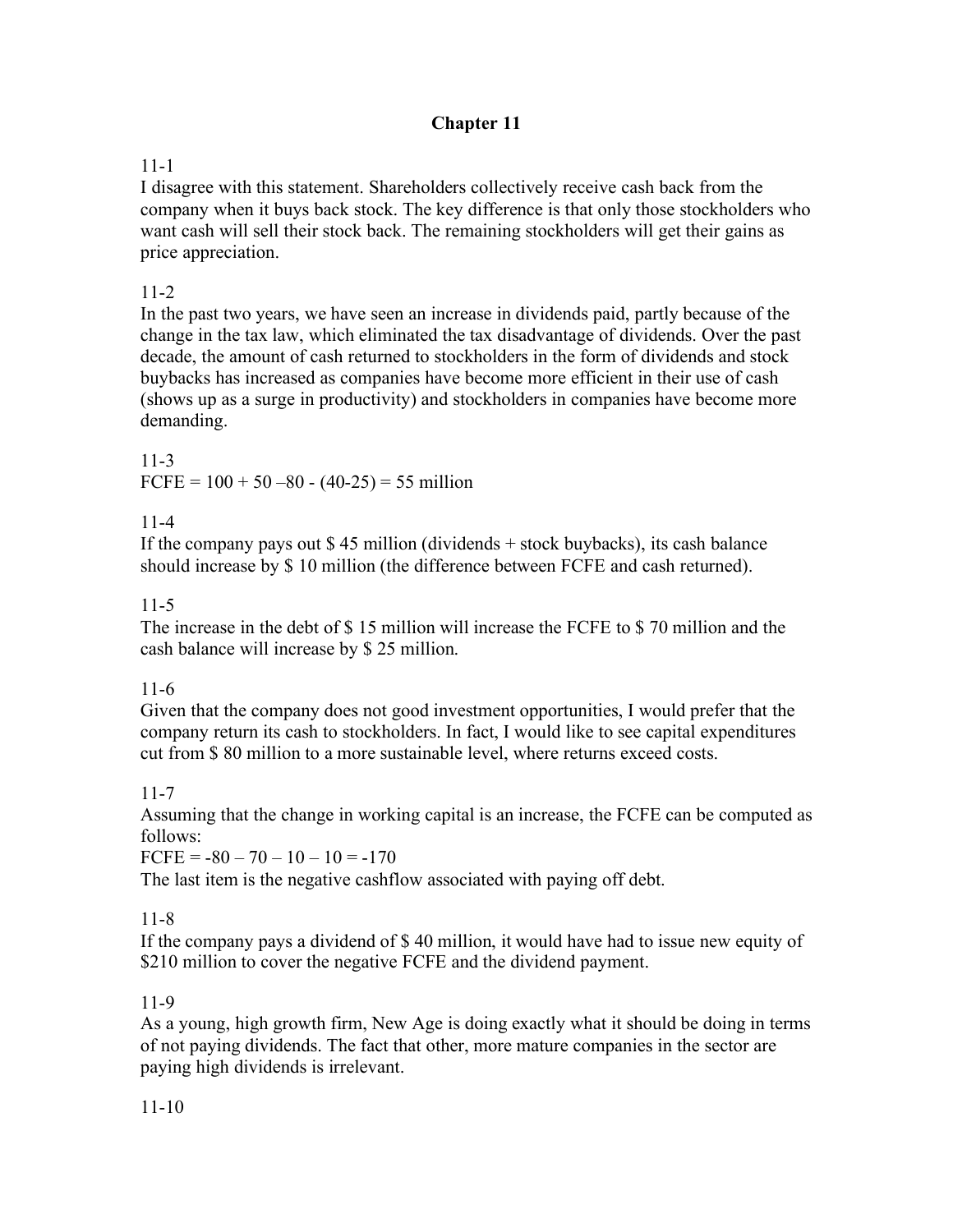Dividend Payout Ratio =  $0.14 + 0.05$  (ln 1500) – 0.1 (1.20) = 0.3857 or 38.57% With its payout ratio of 22%, this firm is paying too little, relative to the sector.

11-11 a. Dividend Payout Ratio =  $(2 * 50)/480 = 20.83\%$ 

b. Free Cash Flows to Equity this year

| Net Income                | \$480 |
|---------------------------|-------|
| $-(Cap Ex - Depr) (1-DR)$ | \$210 |
| $-$ (Change in WC) (1-DR) | \$35  |
| <b>FCFE</b>               | \$235 |

Dividends as % of FCFE =  $100/235 = 42.55%$ 

| $\mathbf{c}$ . |            |             |                  |                |
|----------------|------------|-------------|------------------|----------------|
| Project        | Investment | <b>Beta</b> | <b>IRR</b>       | Cost of Equity |
| $\mathbf{A}$   | $$190$ mil | 0.6         | 12.00% 11.80%    |                |
| B              | \$200 mil  | 0.8         | $12.00\%$ 12.90% |                |
| $\overline{C}$ | \$200 mil  |             | 14.50% 14.00%    |                |
| D              | \$200 mil  | 1.2         | $15.00\%$ 15.10% |                |
| E              | \$100 mil  | 15          | 20.00% 16.75%    |                |

Accept projects A, C and E. The total investment is \$490 million.

d. Estimation of FCFE next year

| Net Income                             | \$540 |
|----------------------------------------|-------|
| $-$ (Cap Ex - Depreciation) $(1 - DR)$ | \$168 |
| - (Change in WC) $(1 - DR)$            | \$35  |
| $=$ FCFE                               | \$337 |

e. I may not pay this amount as dividends because of my concerns that I would not be able to maintain these dividends. I would also hold back some cash for future projects, if I feel that investment needs could vary substantially over time.

f. If \$125 million is paid out as dividends, the cash balance will increase by \$212 million [\$337-\$125]

11-12

| Project | Investment Requirement After-tax return on capital |
|---------|----------------------------------------------------|
|         | 27%                                                |
| ΙB      | 20%                                                |
|         | 16%                                                |
|         | 14%                                                |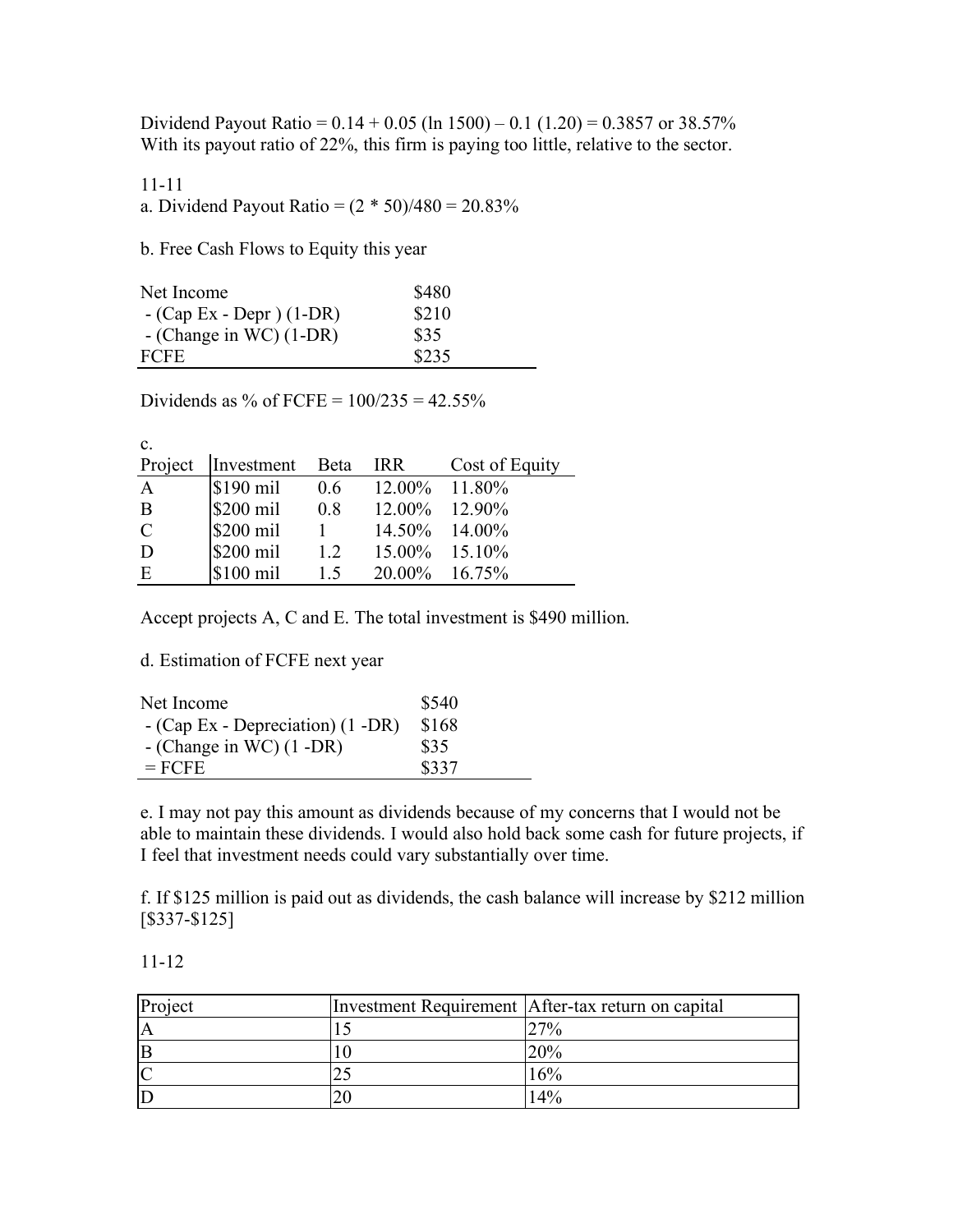|  | _ |  |  |
|--|---|--|--|
|--|---|--|--|

The afer-tax cost of debt =  $12\% (1-0.5) = 6\%$ The cost of equity =  $.08 + 1.25(0.055) = 14.875\%$ The market value of debt  $=$  \$500m. The market value of equity =  $15(100m.) = $1500 m$ . Hence, the WACC =  $(500/2000)(6\%) + (1500/2000)(14.875\%) = 12.656\%$ 

Assuming that the projects are as risky as the firm, all of them except E have  $NPV > 0$ . Hence, capital needed for investment  $= $70$ m. However, 25% of this will come from debt issues. Hence free cash flow to equity =  $100 - (0.75)(70) = $47.5$ m.

a., b. Since the company has an extra \$47.5m., it should return that amount to shareholders. However, the firm should also look at estimates of future investment needs and future cash flows.

11-13

Current WACC = 100  $100 + (50)(10$  $1 - 0.410\% + \frac{(50)(10}{100})$  $100 + (50)(10$  $16\% = 14.33\%$ +  $-$  0.4)10% + + =  $(50)(10)$  $(1 - 0.4)10\% + \frac{(50)(10)}{(10)(10)}$  $(50)(10)$ .

| Initial    | <b>EBIT</b> | Annual | Lifetime | Salvage | Cash flow | <b>NPV</b> |
|------------|-------------|--------|----------|---------|-----------|------------|
| Investment |             | Depr.  |          |         | per yr.   |            |
| 10         |             |        |          | ن ک     |           | $-4.97358$ |
| 40         |             |        |          | 10      |           | $-16.7809$ |
| 50         |             |        |          | 10      |           | $-26.7809$ |

a. Since all projects have  $NPV < 0$ , none of them should be accepted.

b. The firm has free cash flow to equity equal to Net Income  $+(1-\delta)(\text{Capital expenditures})$ - Depreciation) =  $90 + 8 = $98$ m. This is the maximum that it can pay out in dividends. This assumes that some of the depreciation is used to pay back debt. Alternatively, I would add back the entire depreciation to the net income to get \$ 100 million as FCFE.

11-14

Using a market risk premium estimate of 5.5%, we can compute the cost of equity using the CAPM.

| Project       | IRR (to | Beta | Cost of Equity |
|---------------|---------|------|----------------|
|               | Equity) |      |                |
| $\mathbf{A}$  | 21%     |      | 0.17           |
| B             | 20%     | 1.5  | 0.1425         |
| $\mathcal{C}$ | 12%     |      | 0.115          |

Accept projects A, B and C. The total capital expenditures are \$1,600. Estimated FCFE next year

Net Income next year \$1,000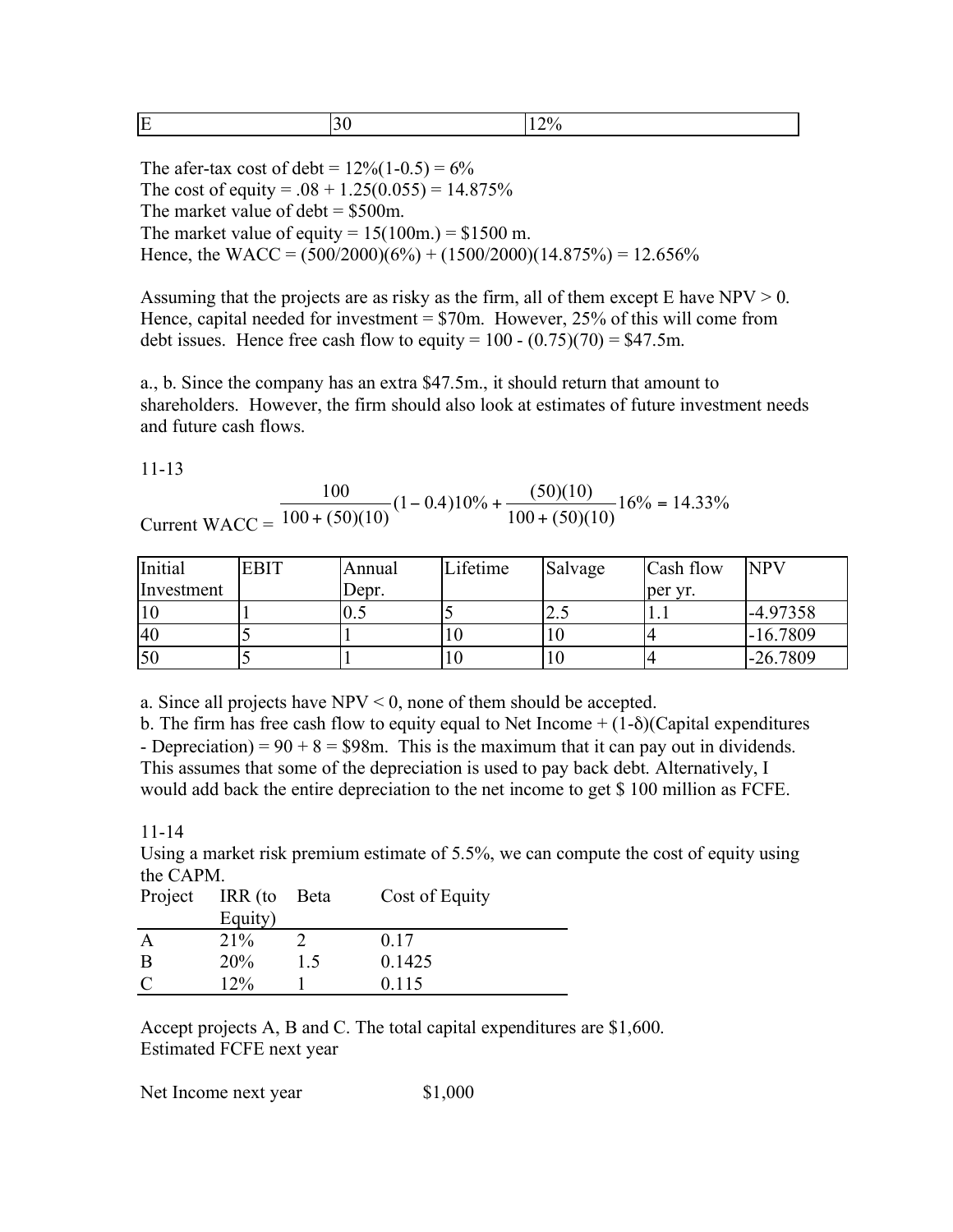| $-(Cap Ex - Depreciation)$ (1-.2) | 880         |
|-----------------------------------|-------------|
| - Change in WC $(1-.2)$           | 80          |
| $=$ FCFE                          | <b>\$40</b> |

The firm should pay out a dividend of \$40.

11-15

|                | Current  |          |          |          |
|----------------|----------|----------|----------|----------|
| Net Income     | \$100.00 | \$110.00 | \$121.00 | \$133.10 |
| + Depreciation | \$50.00  | \$54.00  | \$58.32  | \$62.99  |
| $-Cap Ex$      | \$60.00  | \$60.00  | \$60.00  | \$60.00  |
| - Change in WC | \$10.00  | \$10.00  | \$10.00  | \$10.00  |
| $=$ FCFE       | \$80.00  | \$94.00  | \$109.32 | \$126.09 |
| Dividends Paid |          | \$66.00  | \$72.60  | \$79.86  |
| Cash Balance   | \$50.00  | \$78.00  | \$114.72 | \$160.95 |

The cash balance at the end of year  $3 = 160.95$  million

11-16

a.

|               | Project Equity Investment CF to Equity |        | Return to Equity |                  | Beta Cost of Equity |
|---------------|----------------------------------------|--------|------------------|------------------|---------------------|
| A             | 100,000                                | 12,500 | 12.50%           |                  | 11.75%              |
| B             | 100,000                                | 14,000 | 14.00%           | $\overline{1.5}$ | 14.50%              |
| $\mathcal{C}$ | 50,000                                 | 8,000  | 16.00%           | 1.8              | $16.15\%$           |
| D             | 50,000                                 | 12,000 | 24.00%           |                  | 17.25%              |

Accept projects A and D. The capital expenditures will be \$150,000. Estimate working capital investment: Working Capital last year =  $(1,000,000-500,000) = 500,000$ Revenues last year =  $1,000,000$ Working Capital as % of Revenues = 50% Expected Revenue increase next year =  $.10 * $1,000,000 = $100,000$ Working Capital Increase next year =  $0.5 * $100,000 = $50,000$ 

Estimated FCFE next year:

| Revenues        | \$1,100,000 |
|-----------------|-------------|
| <b>Expenses</b> | \$440,000   |
| Depreciation    | \$100,000   |
| <b>EBIT</b>     | \$560,000   |
| - Interest Exp  | \$100,000   |
| Taxable Income  | \$460,000   |
| Taxes           | \$184,000   |
| Net Income      | \$276,000   |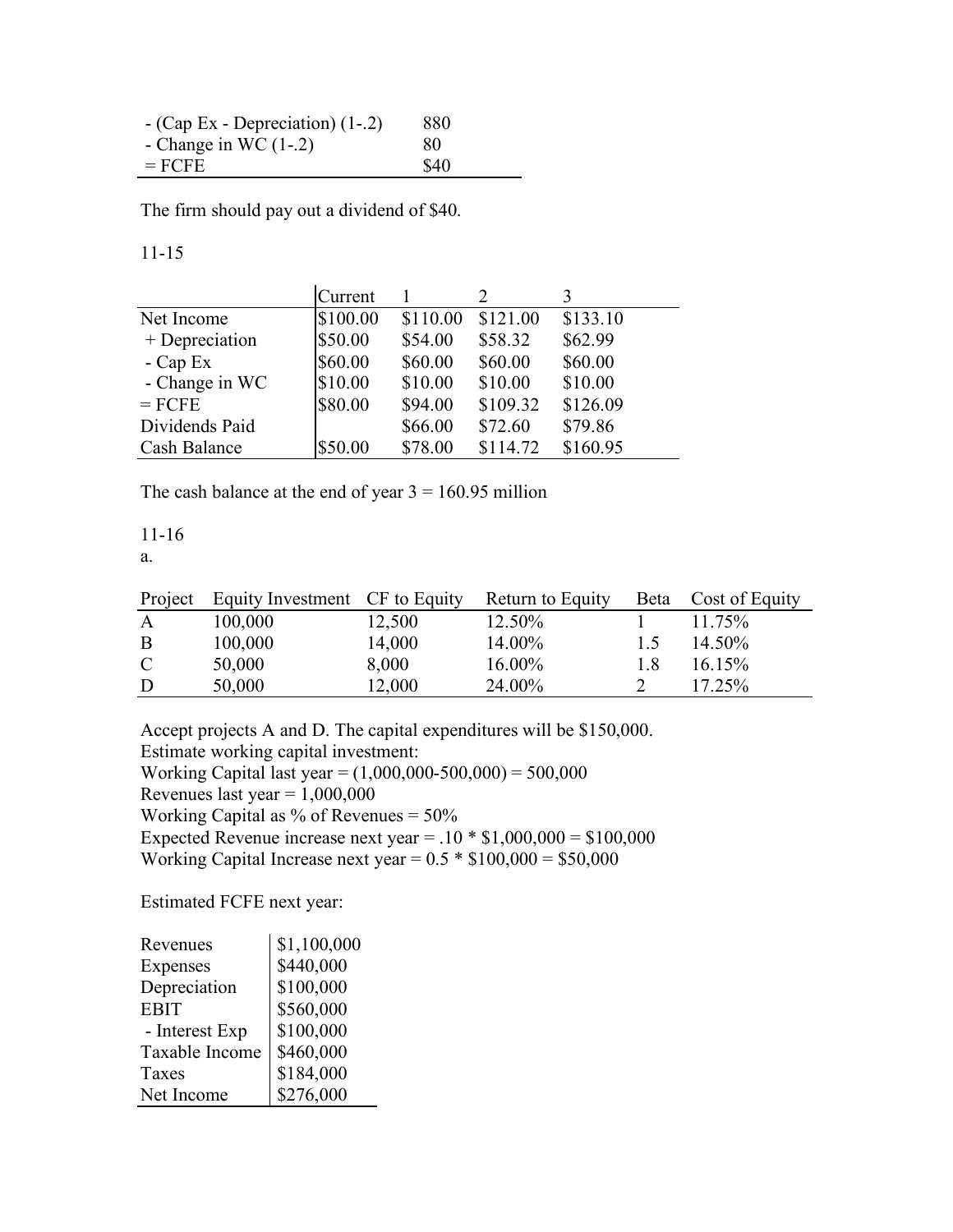| Net Income                       | \$276,000 |
|----------------------------------|-----------|
| $-$ (Cap Ex-Depreciation) (1-.4) | 30,000    |
| $-(WC$ Increase $)(1-.4)$        | 30,000    |
| $=$ FCFE                         | \$216,000 |

The company is able to pay dividends in the amount of \$216,000

b. If the company pays out \$100,000 in dividends, the cash balance will increase by \$116,000 to \$266,000.

11-17

a. No. Its FCFE is negative : FCFE =  $10 - (25-5) = -10$  million

b.

|                                  | <b>Current</b> |     |                         |                 |         |
|----------------------------------|----------------|-----|-------------------------|-----------------|---------|
| Net Income                       | \$10.00        |     | \$14.00 \$19.60 \$27.44 | \$38.42 \$53.78 |         |
| - (Cap Ex- Depr) $\vert$ \$20.00 |                |     | \$22.00 \$24.20 \$26.62 | \$29.28         | \$32.21 |
| $=$ FCFE                         |                | < 0 | < 0                     |                 |         |

The company will have positive FCFE by year 4. It can start paying dividends after that year.

11-18

|          |     |     |        | Year Net Income Cap. Exp. Depr. Noncash WC Change in Noncash WC Dividends |     | <b>IFCFE</b> |
|----------|-----|-----|--------|---------------------------------------------------------------------------|-----|--------------|
| 1991 240 | 314 | 307 | 35     | 25                                                                        | 70  | 220.8        |
| 1992 282 | 466 | 295 | $-110$ | $-145$                                                                    | 80  | 266.4        |
| 1993 320 | 566 | 284 | 215    | 325                                                                       | 95  | $-44.2$      |
| 1994 375 | 490 | 278 | 175    | $-40$                                                                     | 110 | 271.8        |
| 1995 441 | 494 | 293 | 250    | 75                                                                        | 124 | 275.4        |

FCFE = Net Income – (Cap Ex – Depr)  $(1-4)$  – Change in Working capital  $(1-4)$ 

a. Conrail could have paid dividends each year equal to its FCFE, at least on average. b. The average accounting return on equity that Conrail is earning = 13.5%, compared to a required rate of return =  $0.07 + 1.25(0.125 - 0.07) = 13.875$ . Hence Conrail's projects have done badly on average. It's average dividends have been much lower than the average FCFE. Hence, it would seem that Conrail will come under pressure to pay more in dividends.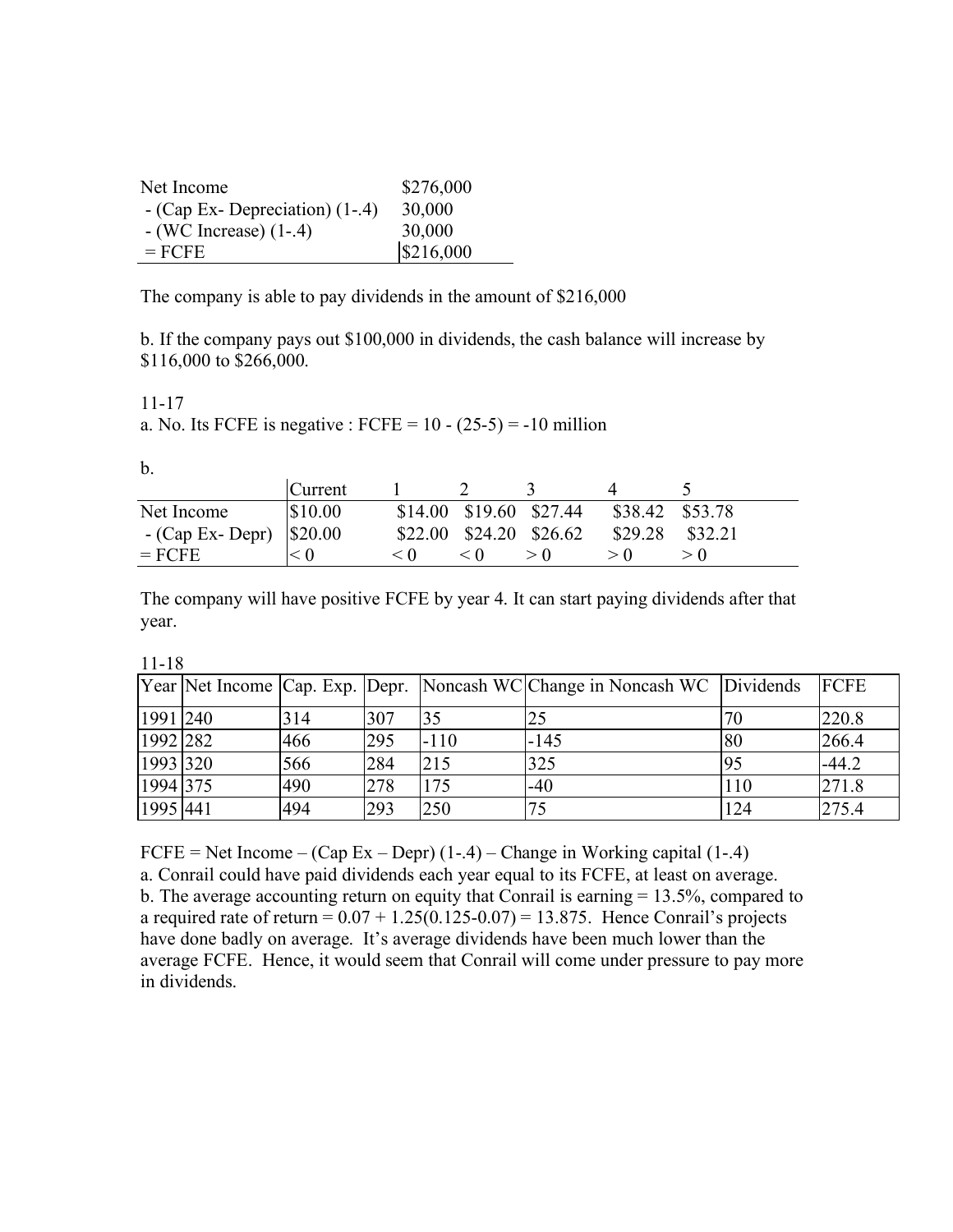| $11-19a$ . |            |                          |               |             |
|------------|------------|--------------------------|---------------|-------------|
| Year       | Net Income | $(Cap Ex - Depr) (1-DR)$ | $Ch WC(1-DR)$ | <b>FCFE</b> |
| 1996       | \$485.10   | \$151.96                 | \$8.75        | \$324.39    |
| 1997       | \$533.61   | \$164.11                 | \$9.19        | \$360.31    |
| 1998       | \$586.97   | \$177.24                 | \$9.65        | \$400.08    |
| 1999       | \$645.67   | \$191.42                 | \$10.13       | \$444.12    |
| 2000       | \$710.23   | \$206.73                 | \$10.64       | \$492.86    |

This is the amount that the company can afford to pay in dividends.

b. The perceived uncertainty in these cash flows will make me more conservative in paying out the entire amount in FCFE in the year in which I make it.

11-20

|                | Current |           |           |           |           |          |
|----------------|---------|-----------|-----------|-----------|-----------|----------|
| Net Income     | \$66    | \$77.22   | \$90.35   | \$105.71  | \$123.68  | \$144.70 |
| + Depreciation | \$50    | \$57.50   | \$66.13   | \$76.04   | \$87.45   | \$100.57 |
| - Capital Exp  | \$150   | \$165.00  | \$181.50  | \$199.65  | \$219.62  | \$241.58 |
| $-$ Chg in WC  | NA      | \$4.30    | \$4.73    | \$5.20    | \$5.72    | \$6.30   |
| FCFE           |         | \$(34.58) | \$(29.76) | \$(23.10) | \$(14.21) | \$(2.60) |

a. Cracker Barrel cannot afford to pay a dividend.

b. If the debt ratio is changed to 25%,

|                       | Current |          |         |          |          |          |
|-----------------------|---------|----------|---------|----------|----------|----------|
| Net Income            | \$66.00 | \$77.22  | \$90.35 | \$105.71 | \$123.68 | \$144.70 |
| $-(Cex-Depr)(1-.25)$  |         | 80.63    | 86.53   | 92.70    | 99 12    | 105.76   |
| - Chg in WC $(1-.25)$ |         | 3 2 3    | 3.55    | 3.90     | 4 29     | 4.72     |
| <b>FCFE</b>           |         | \$(6.63) | \$0.27  | \$9.10   | \$20.26  | \$34.22  |

The company can start paying out dividends in year 2.

#### 11-21

Assuming that we are talking about the second scenario (debt ratio  $= 25\%$ ), where the firm does borrow money, I would defend my decision by noting that I have a track record of great projects and that I am retaining the cash for future projects. My track record will probably make me credible, at least as long as I can keep my return on equity above my cost of equity.

11-22

a.

| Estimated Net Income next year      | \$140.80 |
|-------------------------------------|----------|
| $-$ (Cap Ex - Depreciation) (1-.10) | \$25.74  |
| - Change in Working Capital (1-.1)  | \$45.00  |
| $=$ FCFE                            | \$70.06  |
|                                     |          |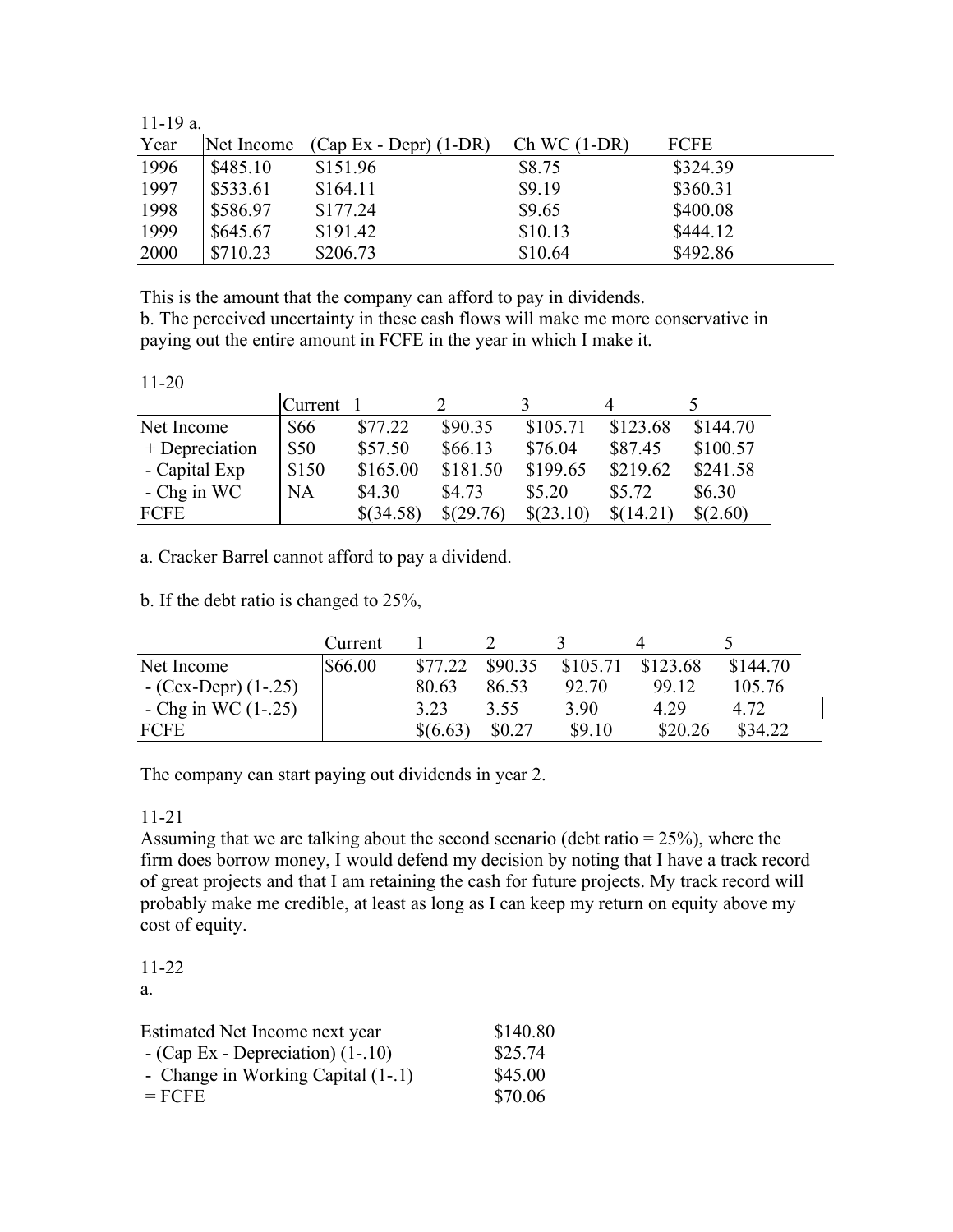This is what the company can afford to pay in dividends.

b. If the company pays of \$12 million in dividends, the cash balance will increase by \$58 million.

#### 11-23

The company will have a negative FCFE, since it will have to generate enough cash flows to make the principal payment of \$100 million. Recalculating the FCFE,

| Estimated Net Income next year | \$140.80  |
|--------------------------------|-----------|
| - (Cap Ex - Depreciation)      | \$28.60   |
| - Change in Working Capital    | \$50.00   |
| - Principal Repayment          | \$100.00  |
| <b>FCFE</b>                    | \$(37.80) |

| $11 - 24$        |               |        |         |                                 |
|------------------|---------------|--------|---------|---------------------------------|
| Company          | Dividends ROE |        | Cost of | Action                          |
|                  | vs. FCFE      |        | Equity  |                                 |
| Alexander        | $\,<\,$       | 8%     | 11.00%  | Pressure to pay more dividends. |
| American Pres. < |               | 14.50% | 13.50%  | Allow to continue; ROE>COE      |
| <b>OMI</b>       |               | $4\%$  | 13.25%  | Evaluate investments; FCFE <    |
|                  |               |        |         | Dividends                       |
| Overseas         | $\,<\,$       | 1.50%  | 11.50%  | Pressure to pay more dividends  |
| Sea Containers > |               | 14%    | 12.25%  | Pressure to pay less dividends  |

a. Alexander and Brown and Overseas Shipholding.

#### b. Sea Containers.

c. If I thought that the returns on projects for this entire sector were going to improve, it would make me more cautious about raising dividends in the first place. If, on the other hand, I thought that returns for this entire sector were going to drop, I would push for more dividends more aggressively.

| $11 - 25$       |              |                |                 |
|-----------------|--------------|----------------|-----------------|
| Company         | Payout Ratio | Dividend Yield | Growth          |
|                 |              |                |                 |
| Fedders         | 11%          | 1.20%          | 22 <sup>%</sup> |
| Maytag          | 37%          | 2.80%          | 23%             |
| National Presto | 67%          | 4.90%          | 13.50%          |
| Toro            | 15%          | 1.50%          | 16.50%          |
| Whirlpool       | 30%          | 2.50%          | 20.50%          |
| Average         | 32%          | 2.58%          | 19.10%          |
| Black & Decker  | 24%          | 1.30%          | 23%             |